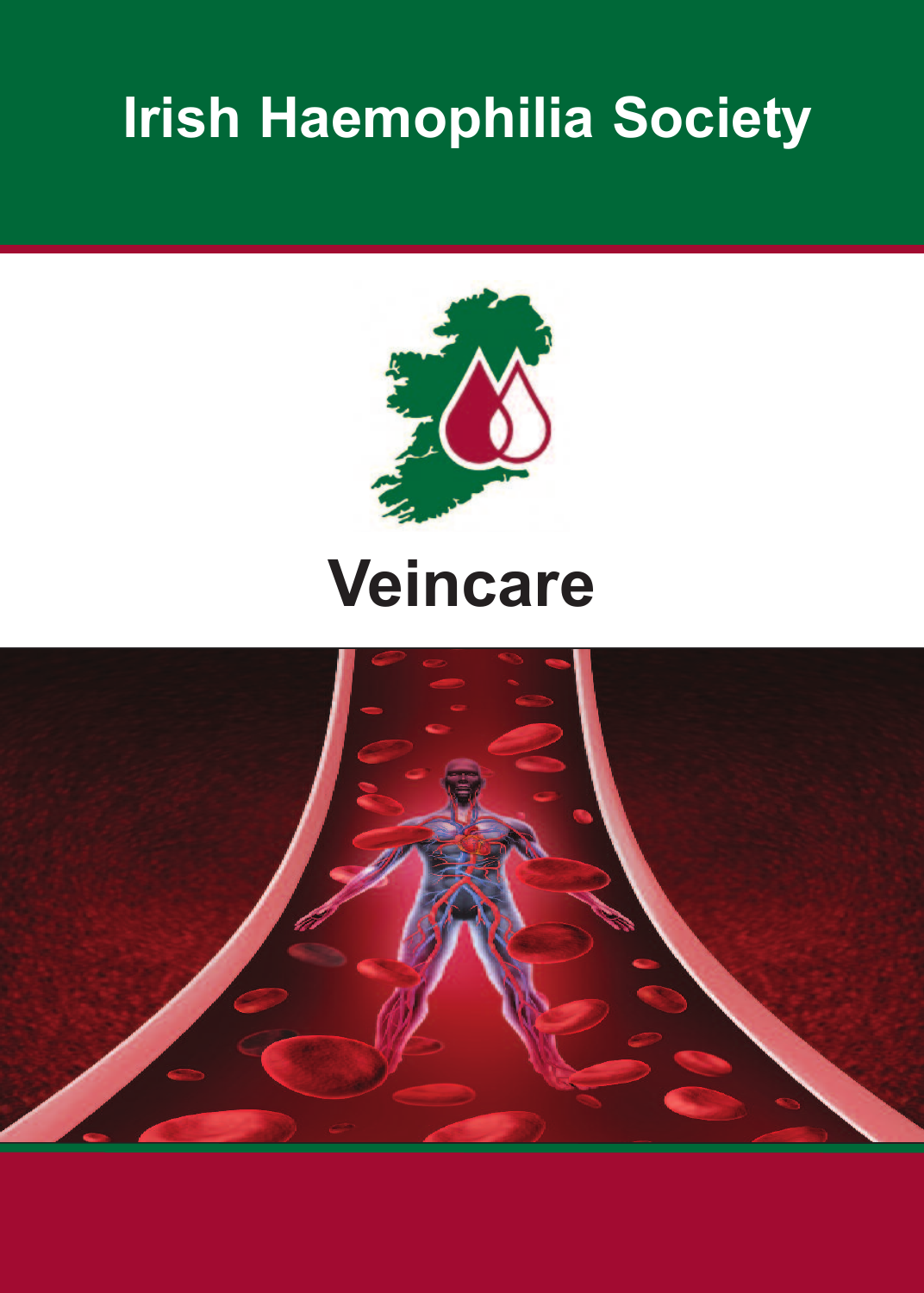### **INTRODUCTION**

Home treatment and prophylaxis has become a way of life for people with haemophilia, therefore it is very important to look after your veins.While self-infusing may be challenging for some, you are the best person to administer factor replacement therapy. This vein care booklet is packed with information that we hope will help.

## **CONTeNTs**

|                                           | <b>Page</b>     |
|-------------------------------------------|-----------------|
| <b>Introduction</b>                       | $\mathbf{2}$    |
| What are veins, and what do they do?      | 3               |
| Picking a vein for self-infusing          | 4               |
| What should I do if I cannot find a vein? | 5               |
| <b>Preparing for self-infusing</b>        | 6               |
| <b>Vein exercises</b>                     | 9               |
| <b>Vein rotation</b>                      | $\overline{10}$ |
| Vein training                             | $\overline{10}$ |
| Tips to maintain healthy veins            | Ш               |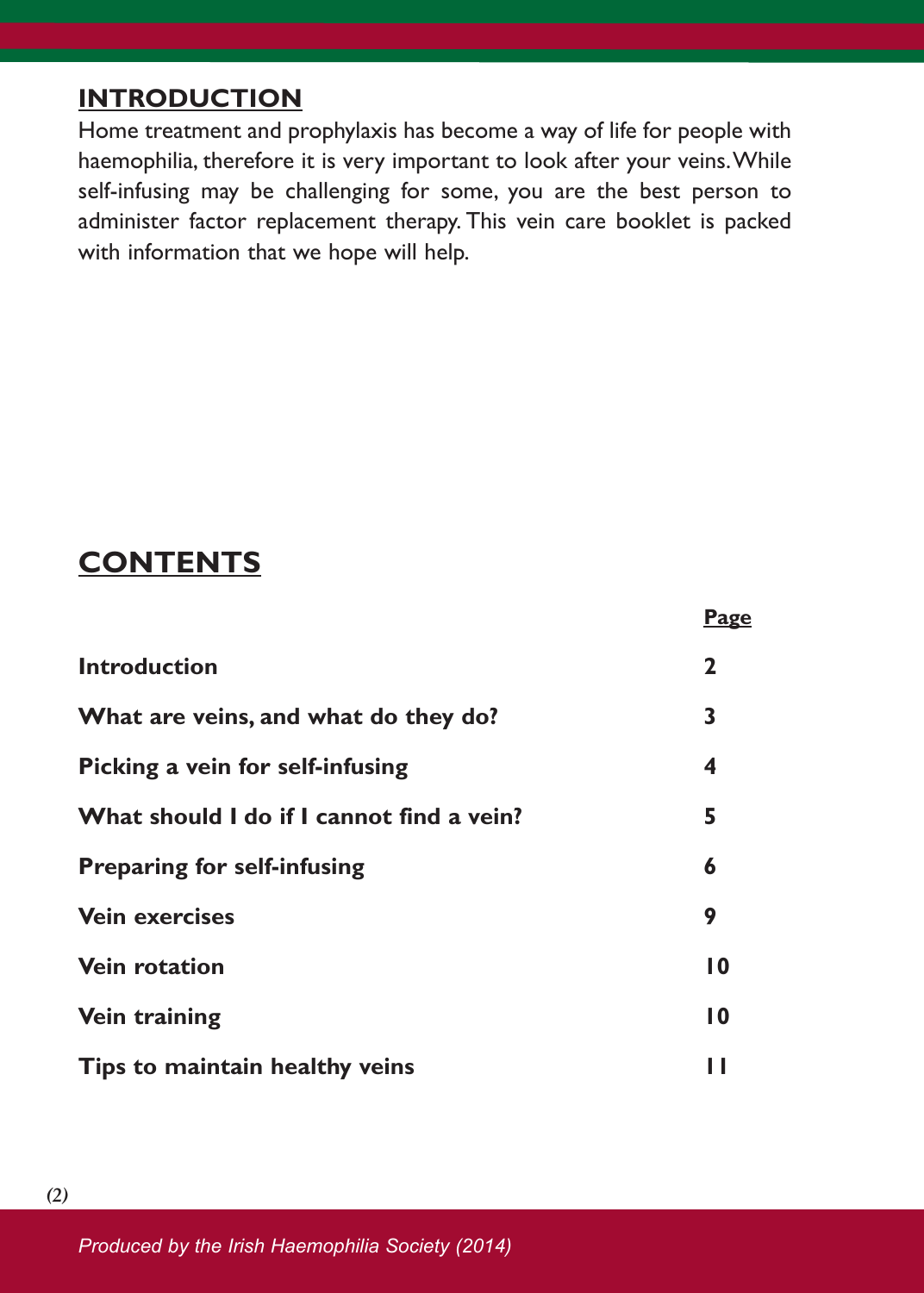## **WhaT aRe VeINs,aNDWhaT DO They DO?**

A vein is an elastic blood vessel that transports blood from various regions of the body to the heart.Veins can be categorised into four main types: **pulmonary, systemic, superficial and deep veins.**

**• Pulmonary veins** carry oxygenated blood from the lungs to the left atrium of the heart.

**• systemic veins** return deoxygenated blood from the rest of the body to the right atrium of the heart.

**• superficial veins** are located close to the surface of the skin and are not located near a corresponding artery.

**• Deep veins** are located deep within muscle tissue and are typically located near a corresponding artery.

A vein can range in size from 1 millimetre to 1.5 centimetres in diameter.Veins have a bluish colour, which is visible through the skin, because they have thin walls.Veins lack muscle in their walls, are pliable and elastic, and usually have plenty of leeway to move within surrounding tissue.

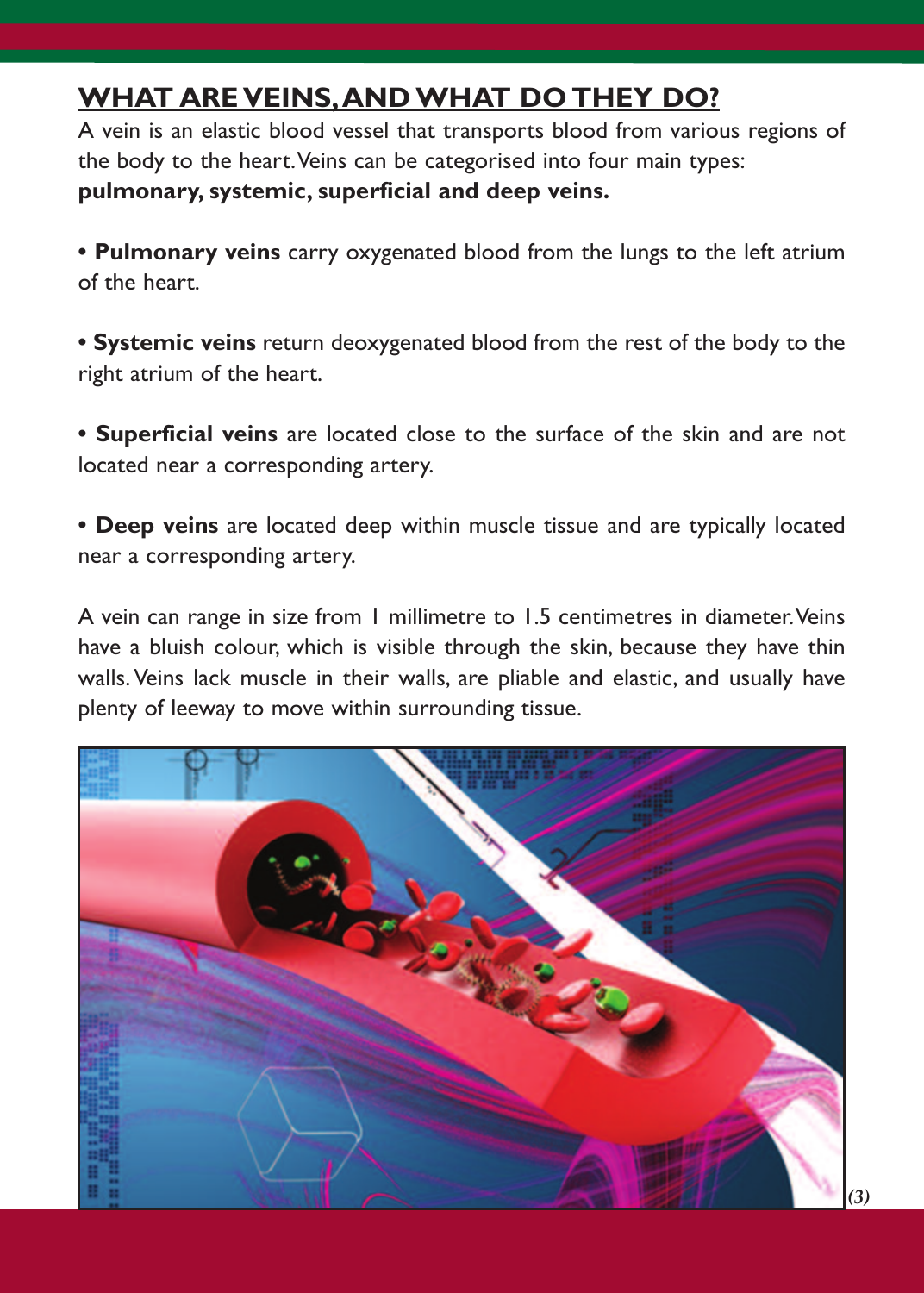The difference between veins and arteries:

| <b>VEINS</b>                                                          | <b>ARTERIES</b>                                                 |
|-----------------------------------------------------------------------|-----------------------------------------------------------------|
| • Carry blood to the heart                                            | • Carry blood away from the heart                               |
| • Carry carbon dioxide and waste<br>products                          | • Carry oxygen and nutrients                                    |
| • Colour of blood is more blue                                        | • Colour of blood is more red                                   |
| Have thinner walls and valves which<br>$\bullet$<br>prevent back flow | • Have thick elastic walls which pulsate<br>with each heartbeat |
| Low pressure<br>$\bullet$                                             | High pressure                                                   |
| Generally they lie closer to the<br>$\bullet$<br>surface of the skin  | • Lie deeper under the skin                                     |



## **PICkINg aVeIN fOR self-INfUsINg**

When selecting a vein for self-infusing the ideal veins are:

- **Straight**
- Firm
- Round
- Elastic / Bouncy
- Engorged / Puffed up *(4)*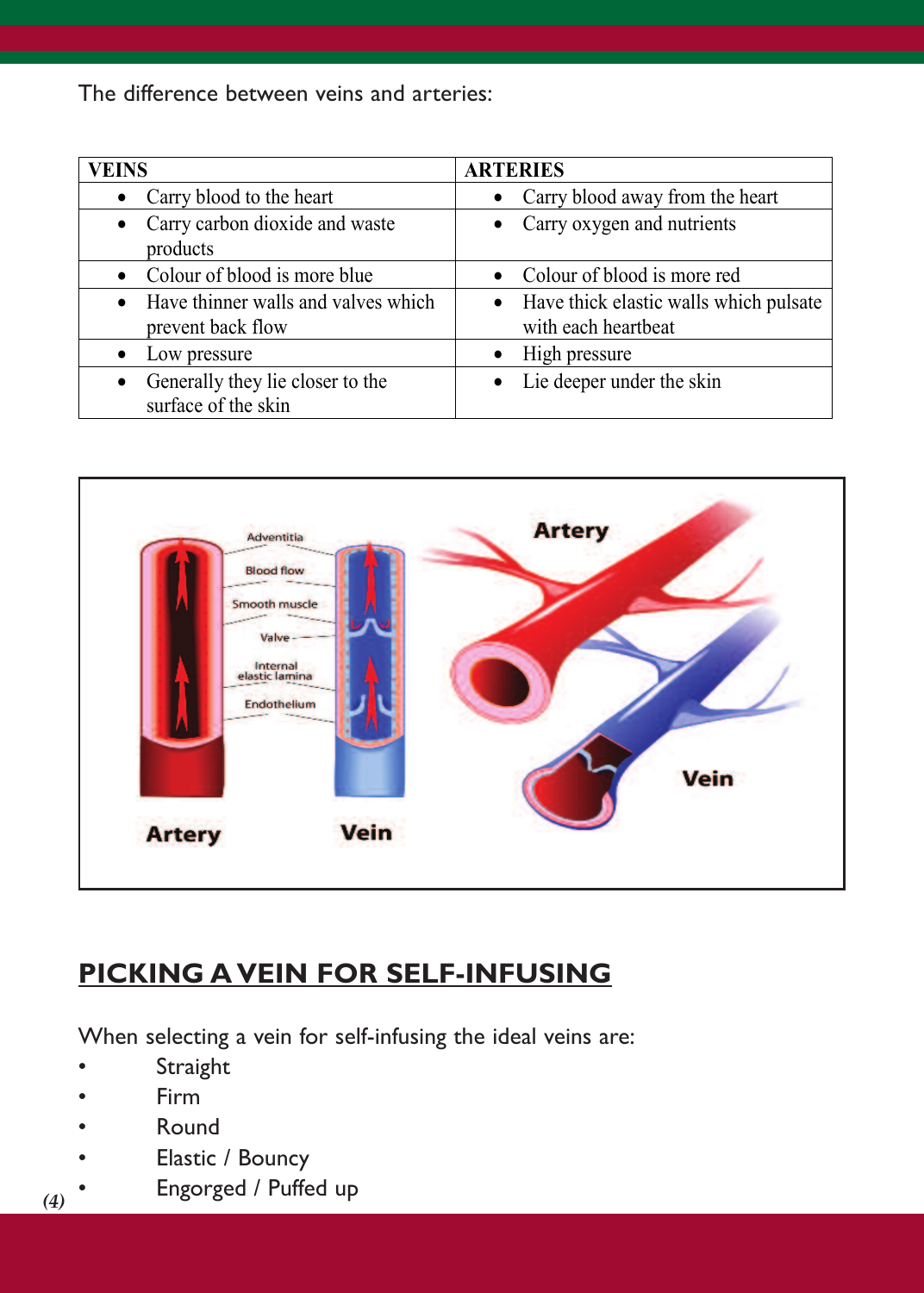Avoid veins that are:

- **Hardened**
- Bumpy
- Flat

## **WhaT shOUlD I DO If I CaNNOT fIND aVeIN?**

If you have difficulty finding a vein to use, try some of these tips:

• Soak the arm in warm water for five minutes to make the veins bigger. You can also run warm water over the forearm and hand before starting.

- Wrap a warm towel over the forearm or hand before starting.
- Gently massage the area over the chosen site.
- Hang the arm down and slowly open and close the fist.

• Put the tourniquet on while the arm is hanging down. Slowly pump the fist and then bring the arm back up.

If you regularly have trouble finding a vein, it might be worthwhile talking to your Haemophilia Treatment Centre about starting an exercise programme to build up your veins.

If you have re-constituted your factor concentrate, and you fail to get your vein, the following are your options:

- Attend your Haemophilia Treatment Centre.
- Ask for help from a fellow person with haemophilia who self infuses.
- Attend your GP or GP practice nurse.

*(Note: If you have already re-constituted your factor concentrate, you must bring the bottles with you so that the person administering the product will identify what is in the syringe.)*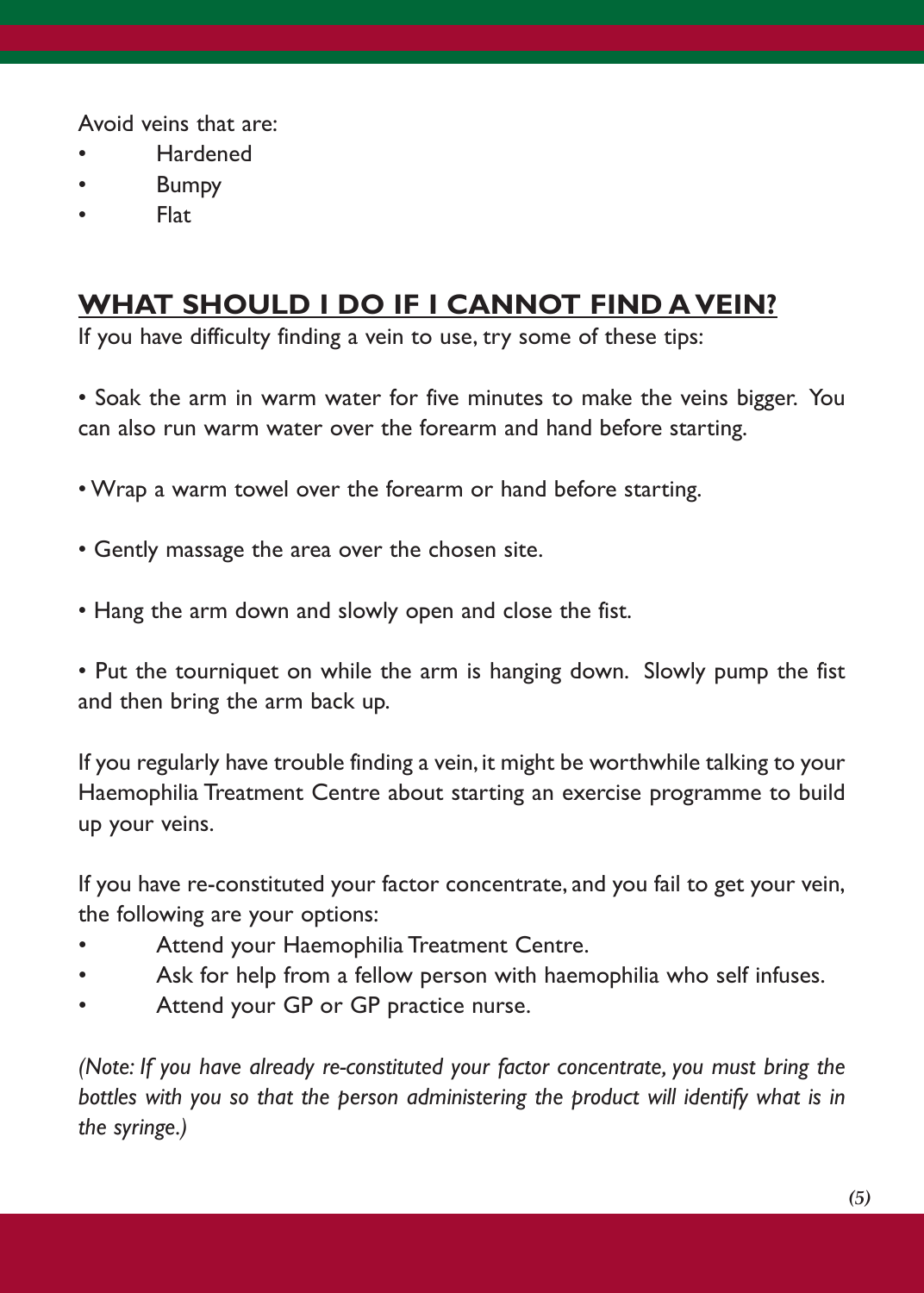## **PRePaRINg fOR self-INfUsINg**

Items needed for self-infusing:

- A tourniquet
- Alcohol wipes
- Butterfly needle
- **Tape**
- **Syringe**
- Factor concentrate
- Sharps container



Butterfly needle Tourniquet



### **Preparation**

• Make sure your hands have been washed and ensure the area is clean.

• The relevant limb should be adequately supported on a stable surface below heart level to allow gravity to enhance venous dilation.This causes blood to pool and veins to distend. Lightly tapping or gently stroking the vein along its length in a downward direction will also cause venous distension. Another simple, effective way to dilate veins consists of alternately clenching and relaxing your fist.

• Feel the veins to see how big they are, and in which direction they are going, choosing ones that are straight. Start by placing one or two fingers over the vein and press lightly. Your thumbs should not be used as they are less sensitive.

 $(6)$ <sup> $\bullet$ </sup> Apply a tourniquet two inches above the potential site for one minute only.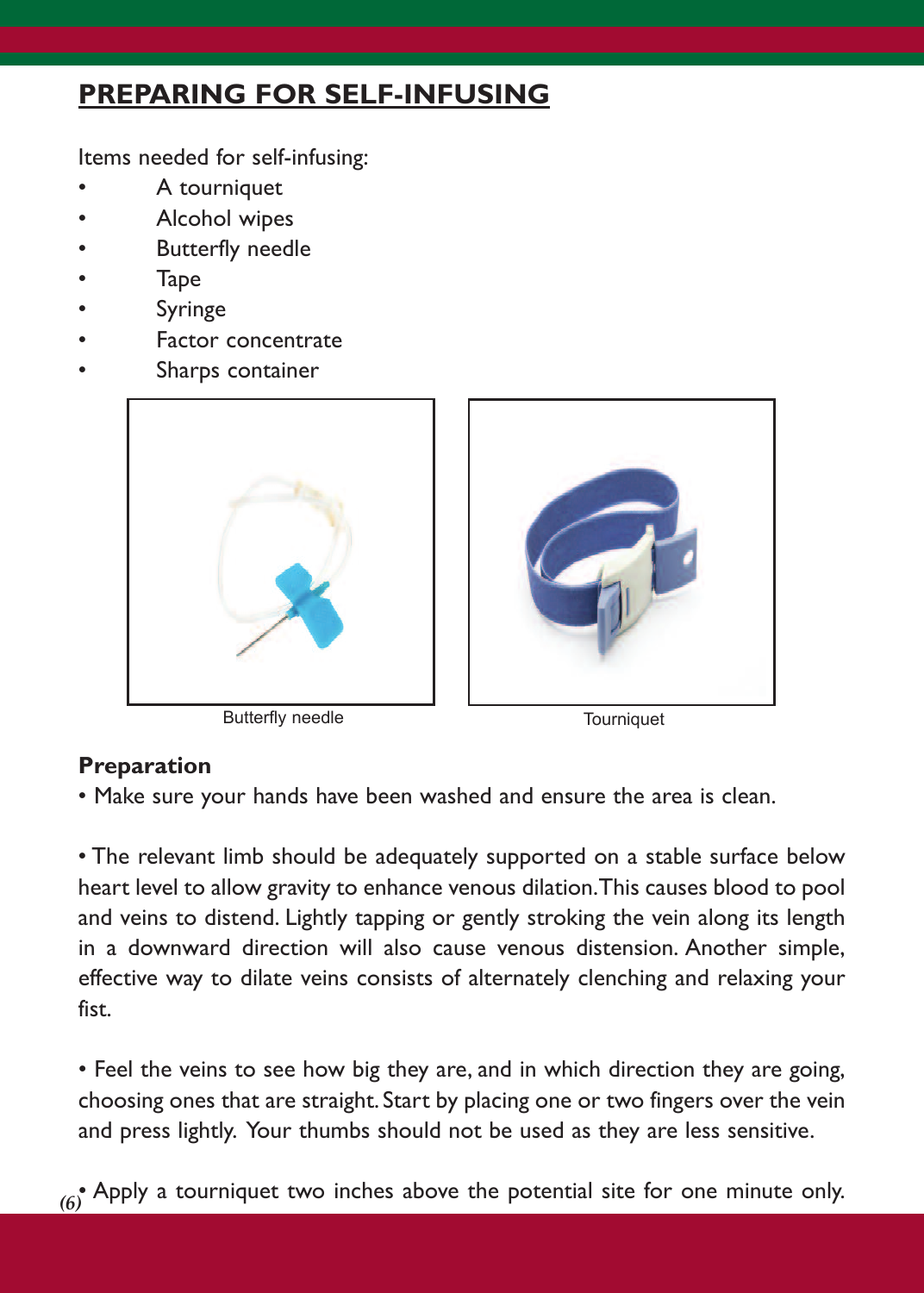•Allow some time for the vein to become more prominent.

• Select the vein, clean the skin with an alcohol swab in a downward stroke, and allow skin to dry.



Preparing for self infusing



Mixing the factor



Drawing into the syringe



Applying tourniquet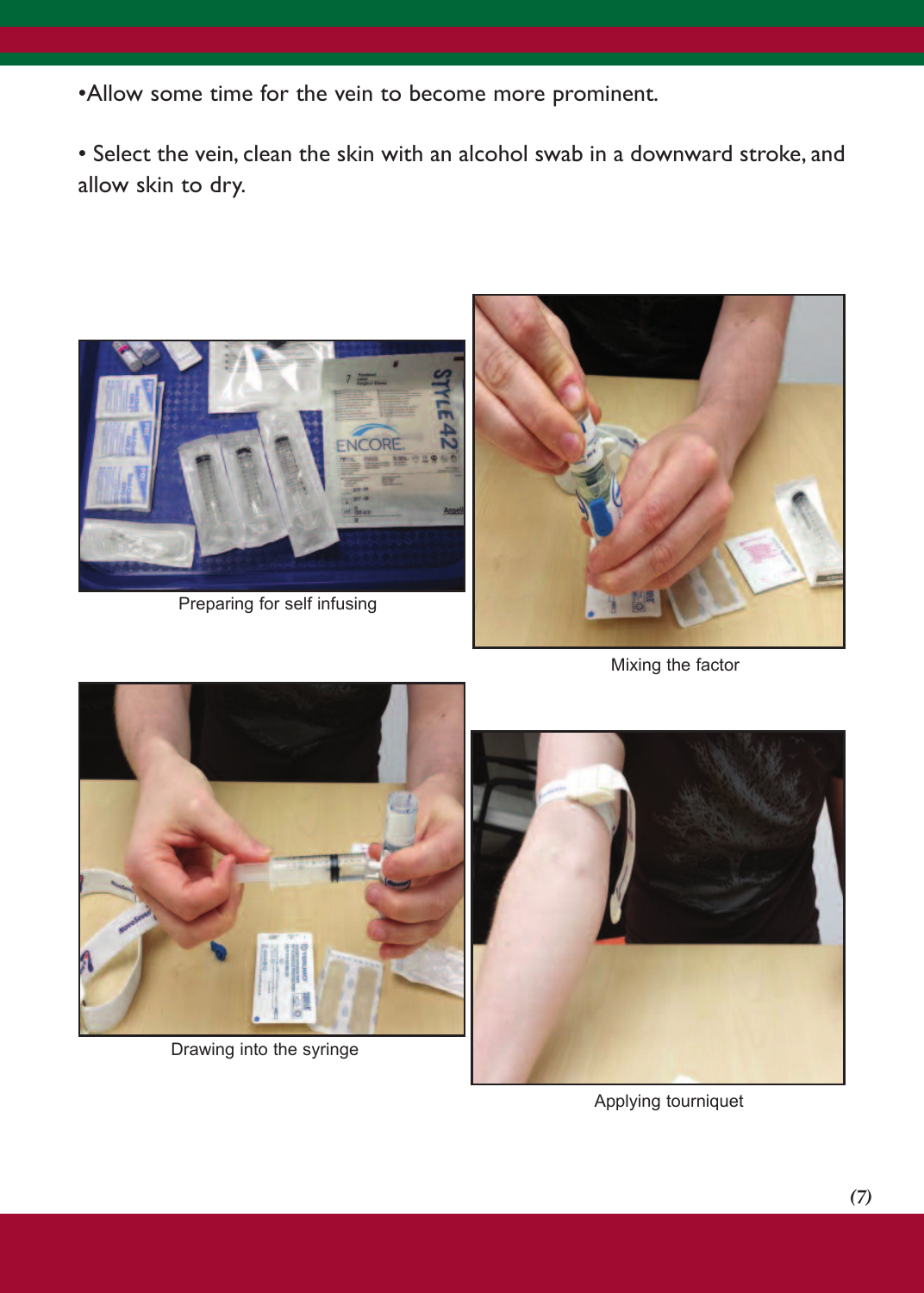• With the vein identified, the tourniquet applied and the factor ready, hold the butterfly wings and insert the needle into the vein with the bevel facing upwards.

•You should use veins in the inside creases of the elbows, or forearms, and backs of hand, as these are the most accessible and convenient sites.Typically a healthy vein has a full and resilient or "bouncy" feel. Most people with haemophilia say they prefer using veins in the elbow region as needle marks are less visible compared to other areas.

• When there is blood flash back, remove the tourniquet and inject the factor concentrate slowly.

• Once this is complete you can withdraw the needle, but make sure to put pressure over the vein with a piece of cotton wool for two or three minutes. Then place a plaster on the site.



Inserting the needle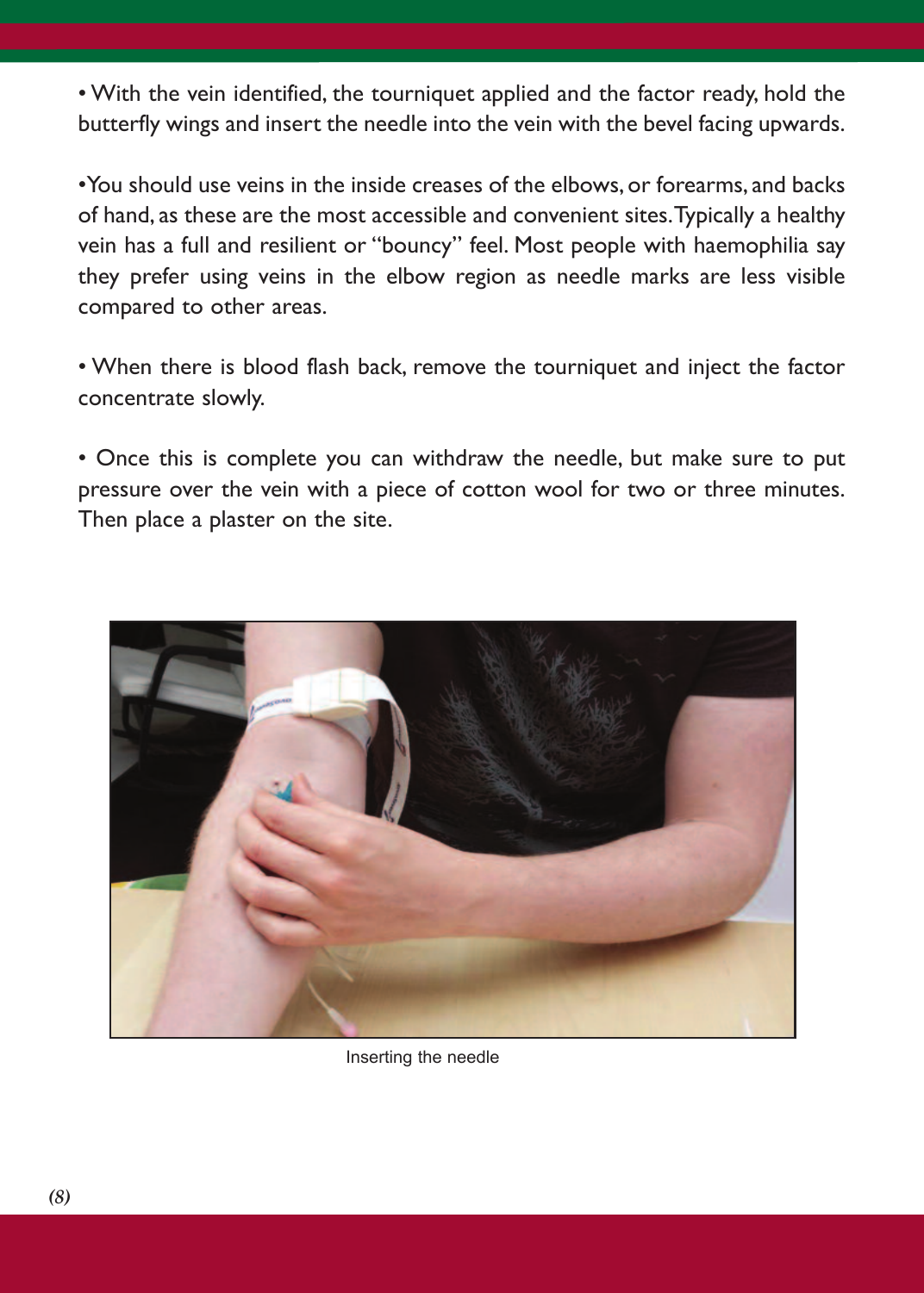## **VeIN exeRCIses**

Maintaining good healthy veins for infusions is essential.This can be achieved by doing some simple exercises.

#### **exercise One**

Squeeze a sponge ball in your hand. Start with ten squeezes daily and build up to 50 squeezes per hand daily. This exercise helps to develop the supporting muscles.



Exercise One

#### **exercise Two**

Place a tourniquet around your upper arm, tight enough so that your veins stand out after a few minutes, but not so tight that you can't feel a pulse at the inside elbow. Squeeze your fingers in and out until your arms get tired. Rest a little, and then repeat the exercise again. If you do this frequently, it will improve your veins.

You might ask how these exercises improve your veins. When you do these exercises your muscles tighten, clamping off veins that run through them. This makes all the blood that flows into the arm return through surface veins. This causes veins to become larger and stronger, making them easier to find and use. Remember, it's like any other exercise. It only works if you do it regularly, and it will certainly help with your infusions.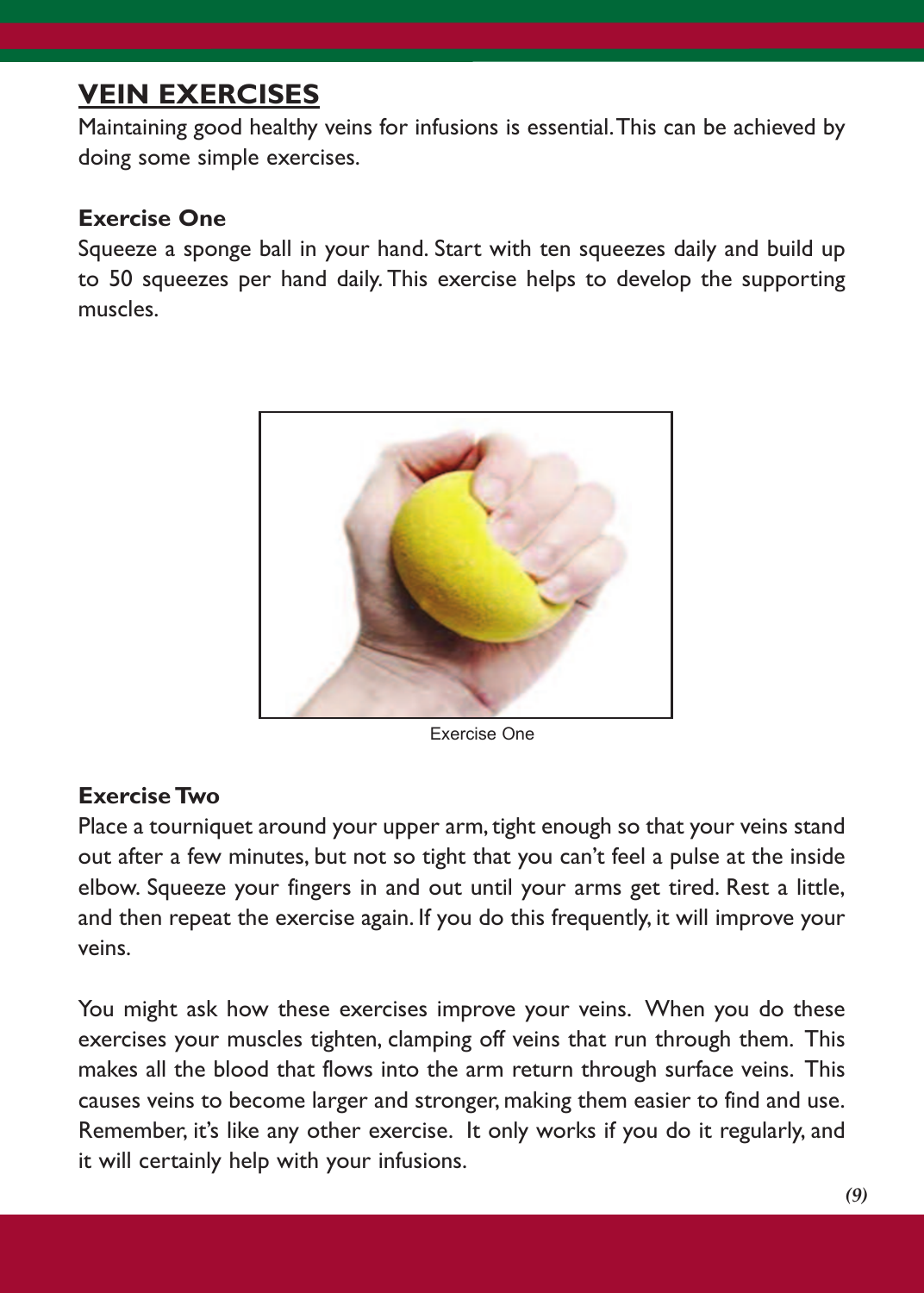## **VeIN ROTaTION**

When you insert a needle in your skin, it leaves a small hole that needs to heal. The same is true with your veins.You can keep your veins in good shape if you let them heal before you self-infuse again. If you don't let your veins heal, you may be at risk of getting collapsed veins or infections.

Rotating your vein is recommended, whereby you let one spot heal while you use another. A vein usually takes a couple of days to heal, so it's best to use alternate veins.

## **VeIN TRaININg**

Staff at your Haemophilia Treatment Centre can provide you with all the training you require in order to self infuse.





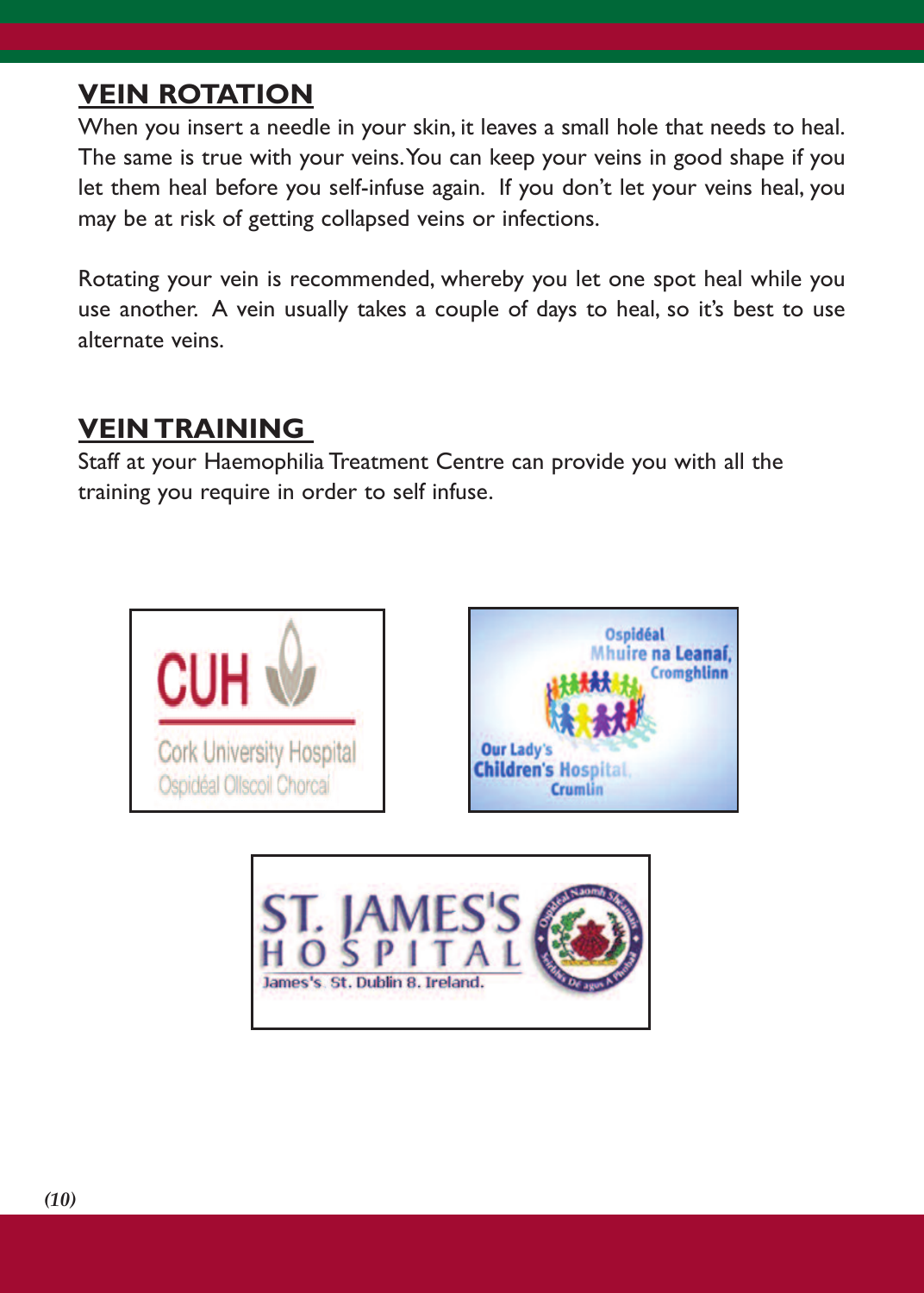## **TIPs TO maINTaIN healThy VeINs**

• Stay hydrated – make sure you drink plenty of fluids before you are due to have your infusion.

• Stay warm – if you are cold, your veins will constrict and will be much more difficult to find and access. You could wrap your arm in a hot towel for about ten minutes; this will also help veins enlarge and become more visible.

• Rotate sites if possible to give your veins a chance to recover, keep track of which vein is used and when.

• Never put pressure on the site before, during or when withdrawing the needle.

• Make sure you apply a sterile dressing to the site for a minimum of one hour after infusing.

• If a health care professional needs to access your veins for blood sampling or to administer treatment, you should inform them what veins are good, after all you know your body better than anyone and it will save you some bruises.

• Relax and make sure you are comfortable.

• Dangling your arm over the edge of the bed/chair for ten minutes before you access your veins will allow gravity to increase blood flow to the limb.

• Squeeze a rubber ball, or flap your arms up and down to increase blood flow.

• Ask the staff at your Haemophilia Treatment Centre to recommend some arm exercises.

Remember, practice makes perfect, everyone misses now and again.